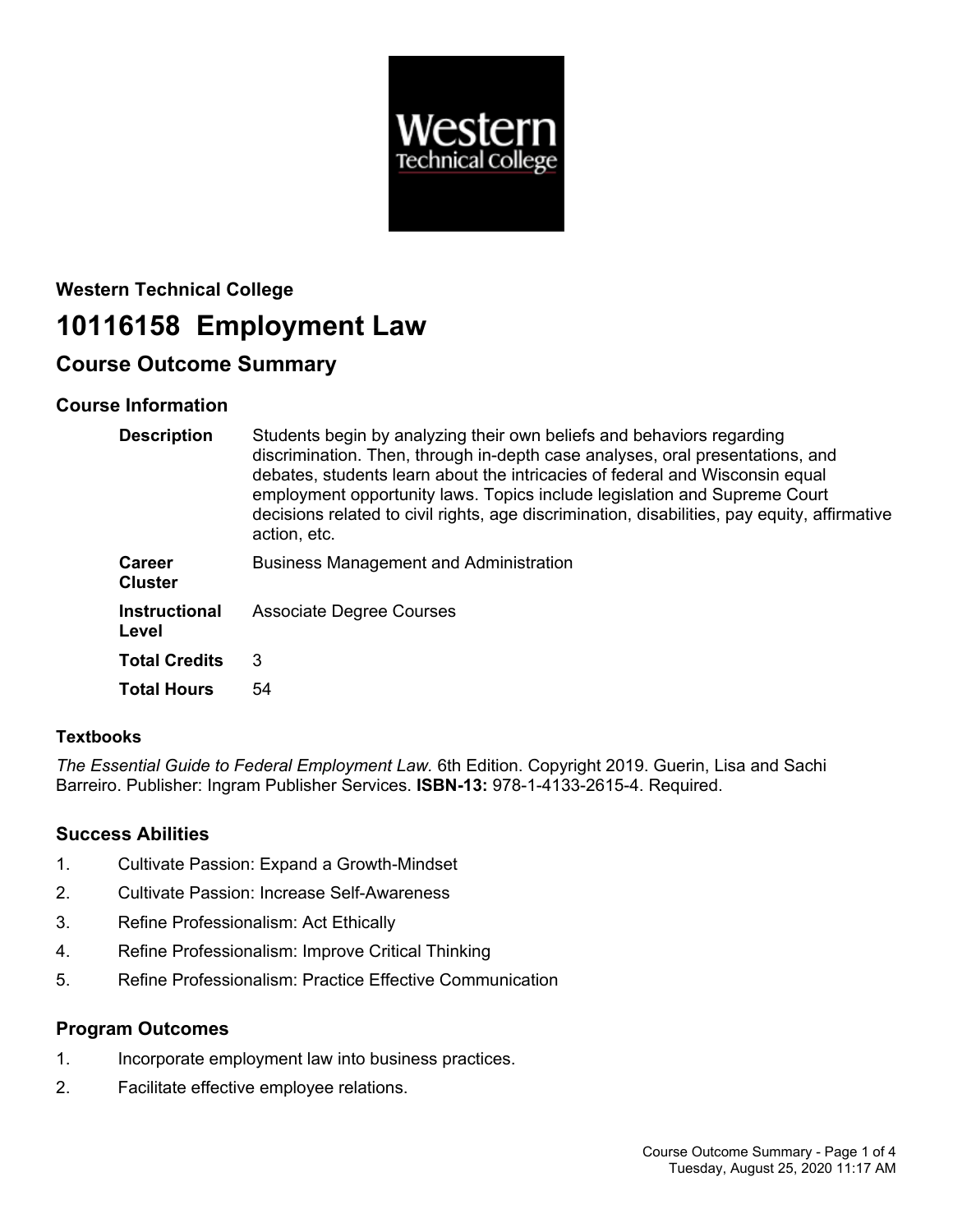## **Course Competencies**

## **1. Investigate the history of discrimination.**

#### **Assessment Strategies**

- 1.1. Oral Presentation<br>1.2. Written Obiective
- Written Objective Test (score 70% or higher)

## **Criteria**

## *You will know you are successful when:*

- 1.1. you recognize existence of employment law embedded in current event
- 1.2. you reflect upon the historical basis of that discriminatory behavior

## **Learning Objectives**

- 1.a. Discuss the history of discrimination
- 1.b. Recognize the existence of discrimination.
- 1.c. Recognize the impact of discrimination upon the human resource functions.

## **2. Analyze individual beliefs and corresponding behaviors regarding discrimination.**

#### **Assessment Strategies**

- 2.1. Self Assessment
- 2.2. Written Product<br>2.3. Reflection
- Reflection

## **Criteria**

*You will know you are successful when:*

- 2.1. you identify existing bias in thoughts and/or actions
- 2.2. you write paper reflecting your most serious discriminatory attitudes and behaviors 2.3. vou identify how your biases may be overcome
- you identify how your biases may be overcome
- 2.4. you reflect on impact of watching video on your future potential actions

## **Learning Objectives**

- 2.a. Identify one's own beliefs regarding groups of individuals who have traditionally been discriminated against
- 2.b. Recognize one's own discriminatory attitudes and behaviors
- 2.c. Examine one's own discriminatory attitudes and behaviors
- 2.d. Explain one's own discriminatory attitudes and behaviors

## **3. Summarize federal equal employment opportunity laws and executive orders.**

#### **Assessment Strategies**

- 3.1. Oral Presentation
- 3.2. Written Objective Test (score 70% or higher)

#### **Criteria**

*You will know you are successful when:*

- 3.1. you present case law regarding federal employment law
- 3.2. you properly identify federal employment laws by acronym at 70% or higher

## **Learning Objectives**

- 3.a. Identify federal laws impacting equal employment opportunities.
- 3.b. Discuss federal equal employment opportunity laws.
- 3.c. Articulate a general understanding of federal equal employment opportunity laws.
- 3.d. Describe how federal equal employment opportunity laws impact human resource functions.

## **4. Summarize equal employment opportunity laws of Wisconsin.**

**Assessment Strategies**

- 4.1. Oral Presentation
- 4.2. Written Objective Test (score 70% or higher)

**Criteria**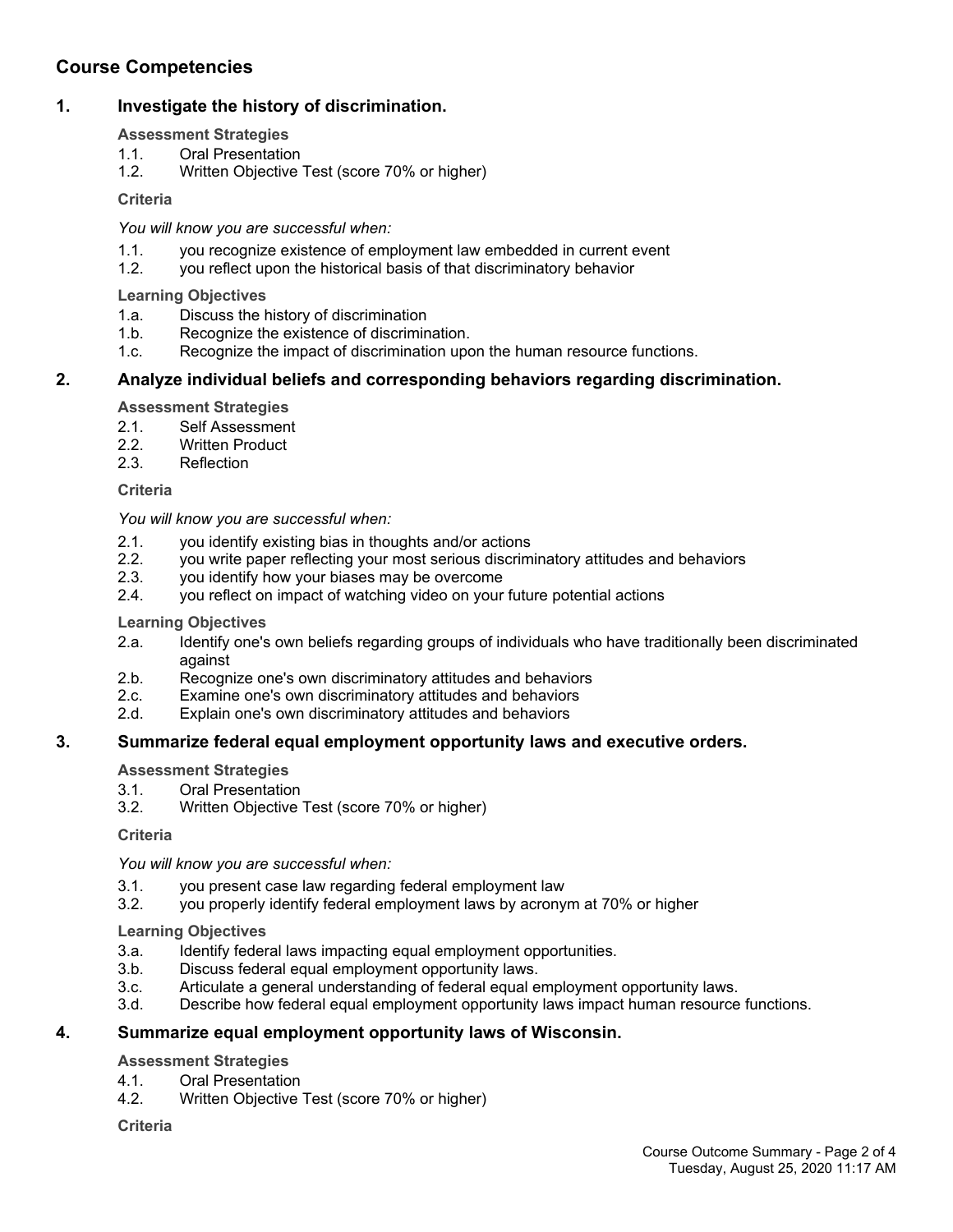*You will know you are successful when:*

- 4.1. you identify areas of concern
- 4.2. you relate Wisconsin law to federal counterpart (if applicable)

**Learning Objectives**

- 4.a. Identify Wisconsin laws impacting equal employment opportunities
- 4.b. Discuss Wisconsin equal employment opportunity laws
- 4.c. Articulate a general understanding of Wisconsin equal employment opportunity laws
- 4.d. Describe how Wisconsin equal employment opportunity laws impact human resource functions

#### **5. Distinguish between the processes used to resolve equal employment opportunity disputes.**

**Assessment Strategies**

- 5.1. Oral Presentation
- 5.2. Written Objective Test (score 70% or higher)

#### **Criteria**

*You will know you are successful when:*

- 5.1. you establish when a prima facie case exists
- 5.2. you identify processes and timelines for resolving equal employment opportunity complaints
- 5.3. you explain judicial and Equal Employment Opportunity Commission processes

#### **Learning Objectives**

- 5.a. Define prima facie case
- 5.b. Discuss how the U.S. Judicial System and Equal Employment Opportunity Commission processes function
- 5.c. Explain alternative dispute resolution
- 5.d. List potential penalities imposed to employers who violate equal employment opportunities

## **6. Critique equal employment opportunity laws and related judicial cases.**

#### **Assessment Strategies**

- 6.1. Oral Presentation
- 6.2. Written Objective Test (score 70% or higher)

#### **Criteria**

*You will know you are successful when:*

- 6.1. you identify the legal issue(s) at hand
- 6.2. you provide court's determinations
- 6.3. you examine how landmark judicial case impacts the work of human resource professionals
- 6.4. you relate case to Wisconsin case law

#### **Learning Objectives**

- 6.a. Interpret equal employment opportunity cases and related laws
- 6.b. Articluate how outcome of assigned case impacts future case law
- 6.c. Describe the impact of equal employment opportunity case law on human resource functions
- 6.d. Translate information from equal employment opportunity case law into decision making guidelines for human resource functions
- 6.e. Differentiate discriminatory from nondiscriminatory human resource actions and decisions

## **7. Explore wage and hour regulations.**

#### **Assessment Strategies**

- 7.1. Oral Presentation
- 7.2. Written Objective Test (score 70% or higher)

**Criteria**

#### *You will know you are successful when:*

- 7.1. you differentiate between equal pay for equal work and comparable worth
- 7.2. you describe the impact of Fair Labor Standards Act on workplaces
- 7.3. you differentiate between employee status and independent contractor status
- 7.4. you examine pay issues